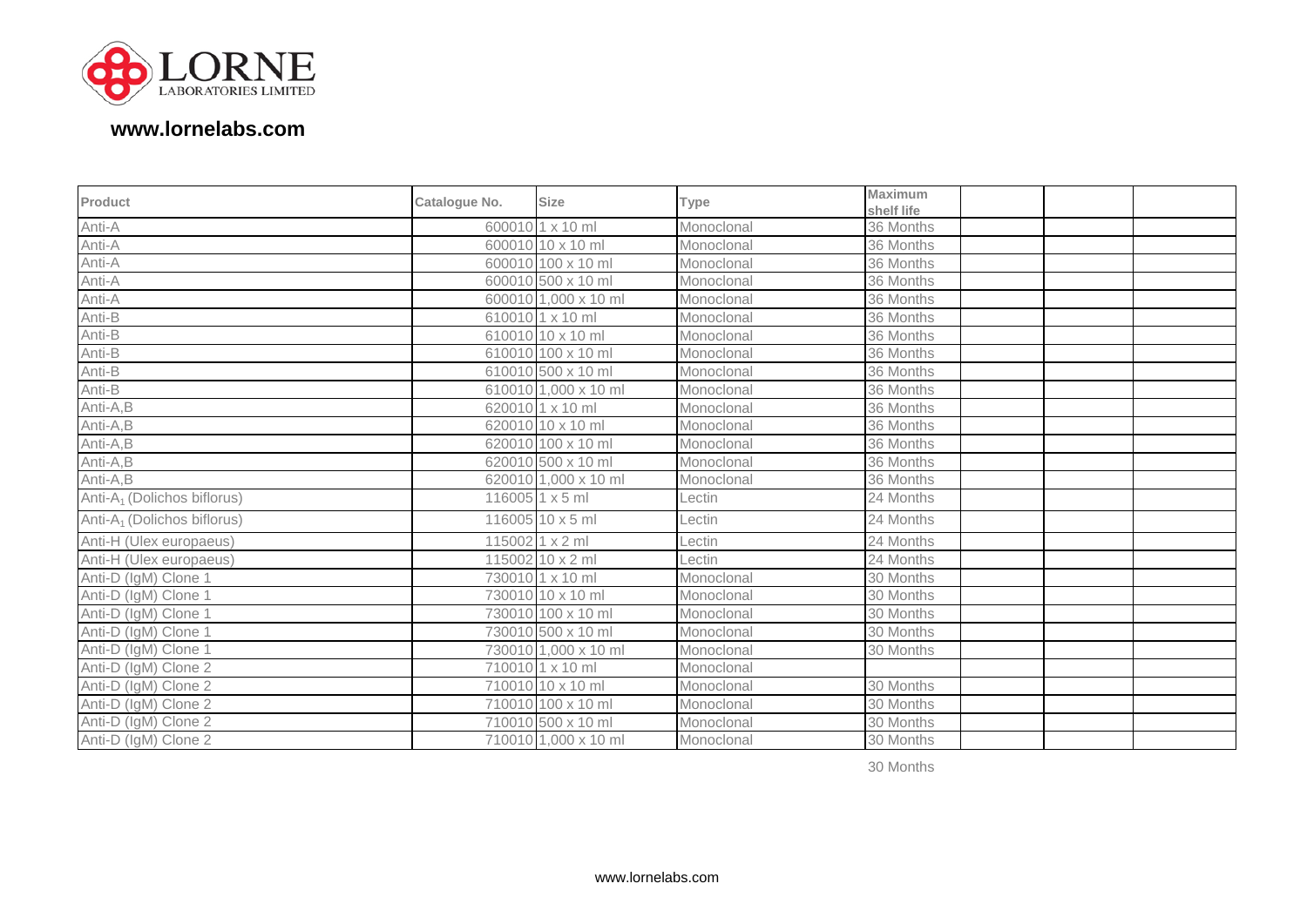| <b>Product</b>                                                        | Catalogue No. | <b>Size</b>          | Type             | <b>Maximum</b><br>shelf life |  |
|-----------------------------------------------------------------------|---------------|----------------------|------------------|------------------------------|--|
| Anti-D DuoClone (IgG/IgM Blend)                                       |               | 740010 1 x 10 ml     | Monoclonal Blend | 30 Months                    |  |
| Anti-D DuoClone (IgG/IgM Blend)                                       |               | 740010 10 x 10 ml    | Monoclonal Blend | 30 Months                    |  |
| Anti-D DuoClone (IgG/IgM Blend)                                       |               | 740010 100 x 10 ml   | Monoclonal Blend | 30 Months                    |  |
| Anti-D DuoClone (IgG/IgM Blend)                                       |               | 740010 500 x 10 ml   | Monoclonal       | 30 Months                    |  |
| Anti-D DuoClone (IgG/IgM Blend)                                       |               | 740010 1,000 x 10 ml | Monoclonal Blend | 30 Months                    |  |
| Anti-C <sup>w</sup> (to be replaced with monoclonal Anti-Cw mid 2013) |               | 216002 1 x 2 ml      | Human            | 24 Months                    |  |
| Anti-C <sup>w</sup> (to be replaced with monoclonal Anti-Cw mid 2013) |               | 216002 10 x 2 ml     | Human            | 24 Months                    |  |
| Anti-C <sup>w (to be replaced with monoclonal Anti-Cw mid 2013)</sup> |               | 216002 50 x 2 ml     | Human            | 24 Months                    |  |
| Anti-C <sup>w (to be replaced with monoclonal Anti-Cw mid 2013)</sup> |               | 216002 100 x 2 ml    | Human            | 24 Months                    |  |
| Anti- $\overline{C}$                                                  |               | 690005 1 x 5 ml      | Monoclonal       | 24 Months                    |  |
| Anti-C                                                                |               | 690005 10 x 5 ml     | Monoclonal       | 24 Months                    |  |
| Anti-C                                                                |               | 690005 50 x 5 ml     | Monoclonal       | 24 Months                    |  |
| Anti-C                                                                |               | 690005 100 x 5 ml    | Monoclonal       | 24 Months                    |  |
| Anti-E                                                                |               | 691005 1 x 5 ml      | Monoclonal       | 24 Months                    |  |
| Anti-E                                                                |               | 691005 10 x 5 ml     | Monoclonal       | 24 Months                    |  |
| Anti-E                                                                |               | 691005 50 x 5 ml     | Monoclonal       | 24 Months                    |  |
| Anti-E                                                                |               | 691005 100 x 5 ml    | Monoclonal       | 24 Months                    |  |
| Anti-c                                                                |               | 692005 1 x 5 ml      | Monoclonal       | 24 Months                    |  |
| Anti-c                                                                |               | 692005 10 x 5 ml     | Monoclonal       | 24 Months                    |  |
| Anti-c                                                                |               | 692005 50 x 5 ml     | Monoclonal       | 24 Months                    |  |
| Anti-c                                                                |               | 692005 100 x 5 ml    | Monoclonal       | 24 Months                    |  |
| Anti-e                                                                |               | 693005 1 x 5 ml      | Monoclonal       | 24 Months                    |  |
| Anti-e                                                                |               | 693005 10 x 5 ml     | Monoclonal       | 24 Months                    |  |
| Anti-e                                                                |               | 693005 50 x 5 ml     | Monoclonal       | 24 Months                    |  |
| Anti-e                                                                |               | 693005 100 x 5 ml    | Monoclonal       | 24 Months                    |  |
| Anti-C+D+E                                                            |               | 700010 1 x 10 ml     | Monoclonal       | 24 Months                    |  |
| Anti-C+D+E                                                            |               | 700010 10 x 10 ml    | Monoclonal       | 24 Months                    |  |
| Anti-C+D+E                                                            |               | 700010 50 x 10 ml    | Monoclonal       | 24 Months                    |  |
| Anti-C+D+E                                                            |               | 700010 100 x 10 ml   | Monoclonal       | 24 Months                    |  |
| Rh Control Serum                                                      |               | 200010 1 x 10 ml     | Human            | 30 Months                    |  |
| Rh Control Serum                                                      |               | 200010 10 x 10 ml    | Human            | 30 Months                    |  |
| <b>Rh Control Serum</b>                                               |               | 200010 50 x 5 ml     | Human            | 30 Months                    |  |
| Rh Control Serum                                                      |               | 200010 100 x 10 ml   | Human            | 30 Months                    |  |
| Anti-D Monoclonal Control                                             |               | 650010 1 x 10 ml     | Monoclonal       | 24 Months                    |  |
| Anti-D Monoclonal Control                                             |               | 650010 10 x 10 ml    | Monoclonal       | 24 Months                    |  |
| Anti-D Monoclonal Control                                             |               | 650010 50 x 10 ml    | Monoclonal       | 24 Months                    |  |
| Anti-D Monoclonal Control                                             |               | 650010 100 x 10 ml   | Monoclonal       | 24 Months                    |  |
| Inert Group AB Serum                                                  |               | 110010 1 x 10 ml     | Human            | 24 Months                    |  |
| Inert Group AB Serum                                                  |               | 110010 10 x 10 ml    | Human            | 24 Months                    |  |
| Inert Group AB Serum                                                  |               | 110010 50 x 10 ml    | Human            | 24 Months                    |  |
| Inert Group AB Serum                                                  |               | 110010 100 x 10 ml   | Human            | 24 Months                    |  |
| Precise Anti-D                                                        |               | 209005 1 x 5 ml      | Human            | 24 Months                    |  |
| Precise Anti-D                                                        |               | 209005 10 x 5 ml     | Human            | 24 Months                    |  |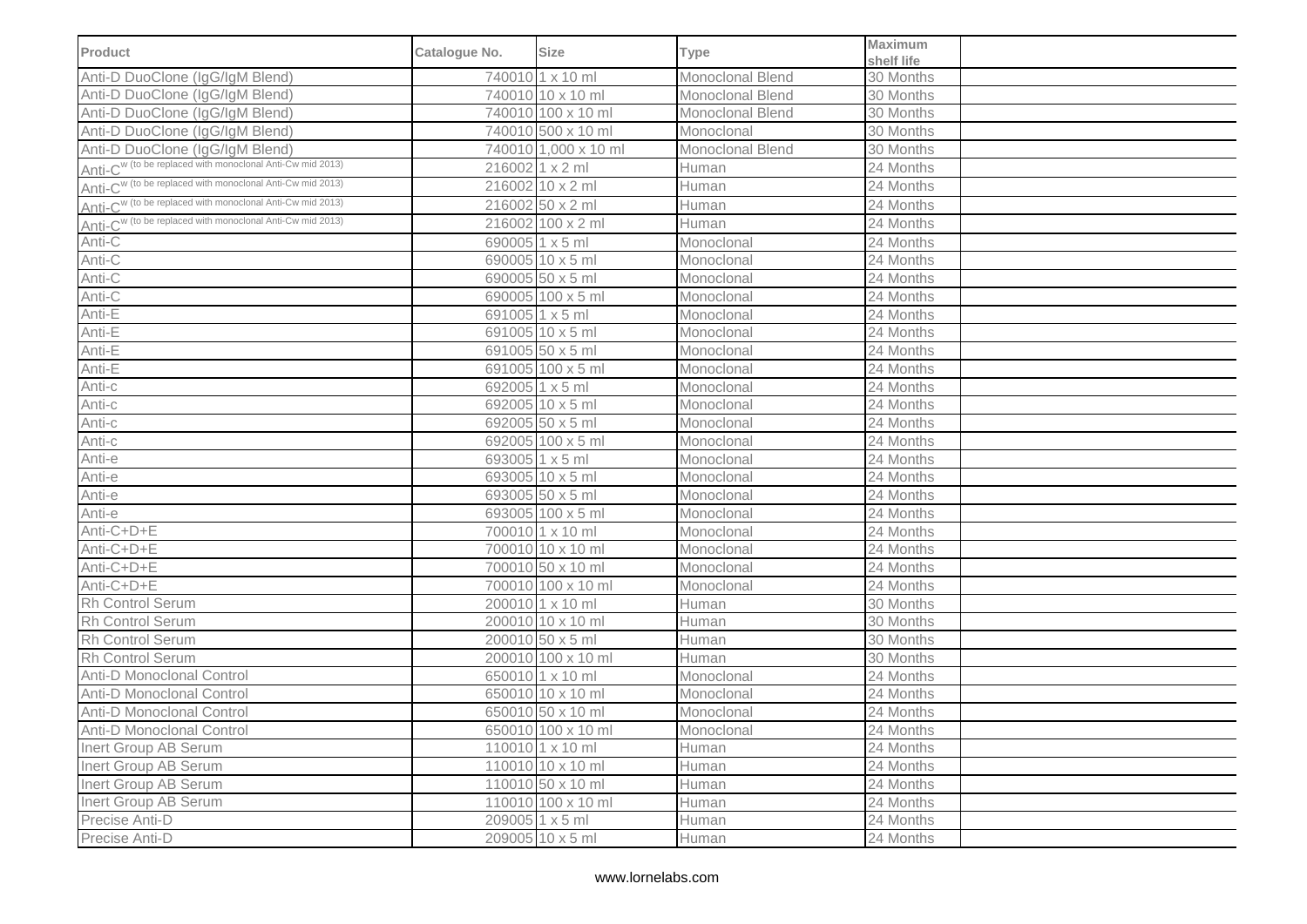| Product                                                                | Catalogue No. | <b>Size</b>       | <b>Type</b> | <b>Maximum</b><br>shelf life |  |
|------------------------------------------------------------------------|---------------|-------------------|-------------|------------------------------|--|
| Precise Anti-D                                                         |               | 209005 50 x 5 ml  | Human       | 24 Months                    |  |
| Precise Anti-D                                                         |               | 209005 100 x 5 ml | Human       | 24 Months                    |  |
| Anti-M                                                                 |               | 311002 1 x 2 ml   | Human       | 24 Months                    |  |
| Anti-M                                                                 |               | 311002 10 x 2 ml  | Human       | 24 Months                    |  |
| Anti-N (Vicia graminea)                                                |               | 312002 1 x 2 ml   | Lectin      | 24 Months                    |  |
| Anti-N (Vicia graminea)                                                |               | 312002 10 x 2 ml  | Lectin      | 24 Months                    |  |
| Anti-s To be replaced by 771002 when current<br>stocks depleted (2013) |               | 314002 1 x 2 ml   | Human       | 24 Months                    |  |
| Anti-s To be replaced by 771002 when current<br>stocks depleted (2013) |               | 314002 10 x 2 ml  | Human       | 24 Months                    |  |
| Anti-S (Monoclonal)                                                    |               | 770002 1 x 2 ml   | Monoclonal  | 24 Months                    |  |
| Anti-S (Monoclonal)                                                    |               | 770002 10 x 2 ml  | Monoclonal  | 24 Months                    |  |
| Anti-s (Monoclonal) (Available 2013)                                   |               | 771002 1 x 2 ml   | Monoclonal  | 24 Months                    |  |
| Anti-s (Monoclonal) (Available 2013)                                   |               | 771002 10 x 2 ml  | Monoclonal  | 24 Months                    |  |
| Anti-Fy <sup>a</sup>                                                   |               | 774002 1 x 2 ml   | Monoclonal  | 24 Months                    |  |
| Anti-Fy <sup>a</sup>                                                   |               | 774002 10 x 2 ml  | Monoclonal  | 24 Months                    |  |
| Anti-Fyb                                                               |               | 317002 1 x 2 ml   | Human       | 24 Months                    |  |
| Anti-Fyb                                                               |               | 317002 10 x 2 ml  | Human       | 24 Months                    |  |
| Anti-k                                                                 |               | 320002 1 x 2 ml   | Human       | 24 Months                    |  |
| Anti-k                                                                 |               | 320002 10 x 2 ml  | Human       | 24 Months                    |  |
| Anti-Kp <sup>a</sup>                                                   |               | 321002 1 x 2 ml   | Human       | 24 Months                    |  |
| Anti-Kp <sup>a</sup>                                                   |               | 321002 10 x 2 ml  | Human       | 24 Months                    |  |
| Anti-Kpb                                                               |               | 322002 1 x 2 ml   | Human       | 24 Months                    |  |
| Anti-Kp <sup>b</sup>                                                   |               | 322002 10 x 2 ml  | Human       | 24 Months                    |  |
| Anti-Jk <sup>a</sup>                                                   |               | 323002 1 x 2 ml   | Human       | 24 Months                    |  |
| Anti-Jk <sup>a</sup>                                                   |               | 323002 10 x 2 ml  | Human       | 24 Months                    |  |
| Anti-Jk <sup>b</sup>                                                   |               | 324002 1 x 2 ml   | Human       | 24 Months                    |  |
| Anti-Jkb                                                               |               | 324002 10 x 2 ml  | Human       | 24 Months                    |  |
| Anti-Lu <sup>a</sup>                                                   |               | 330002 1 x 2 ml   | Human       | 24 Months                    |  |
| Anti-Lu <sup>a</sup>                                                   |               | 330002 10 x 2 ml  | Human       | 24 Months                    |  |
| Anti-Lub                                                               |               | 331002 1 x 2 ml   | Human       | 24 Months                    |  |
| Anti-Lu <sup>b</sup>                                                   |               | 331002 10 x 2 ml  | Human       | 24 Months                    |  |
| Anti-Dia                                                               |               | 328002 1 x 2 ml   | Human       | 24 Months                    |  |
| Anti-K                                                                 |               | 760010 1 x 10 ml  | Monoclonal  | 24 Months                    |  |
| Anti-K                                                                 |               | 760010 10 x 10 ml | Monoclonal  | 24 Months                    |  |
| Anti- $P_1$                                                            |               | 315002 1 x 2 ml   | Monoclonal  | 24 Months                    |  |
| Anti- $P_1$                                                            |               | 315002 10 x 2 ml  | Monoclonal  | 24 Months                    |  |
| Anti-Le <sup>a</sup>                                                   |               | 630002 1 x 2 ml   | Monoclonal  | 24 Months                    |  |
| Anti-Le <sup>a</sup>                                                   |               | 630002 10 x 2 ml  | Monoclonal  | 24 Months                    |  |
| Anti-Le <sup>b</sup>                                                   |               | 631002 1 x 2 ml   | Monoclonal  | 24 Months                    |  |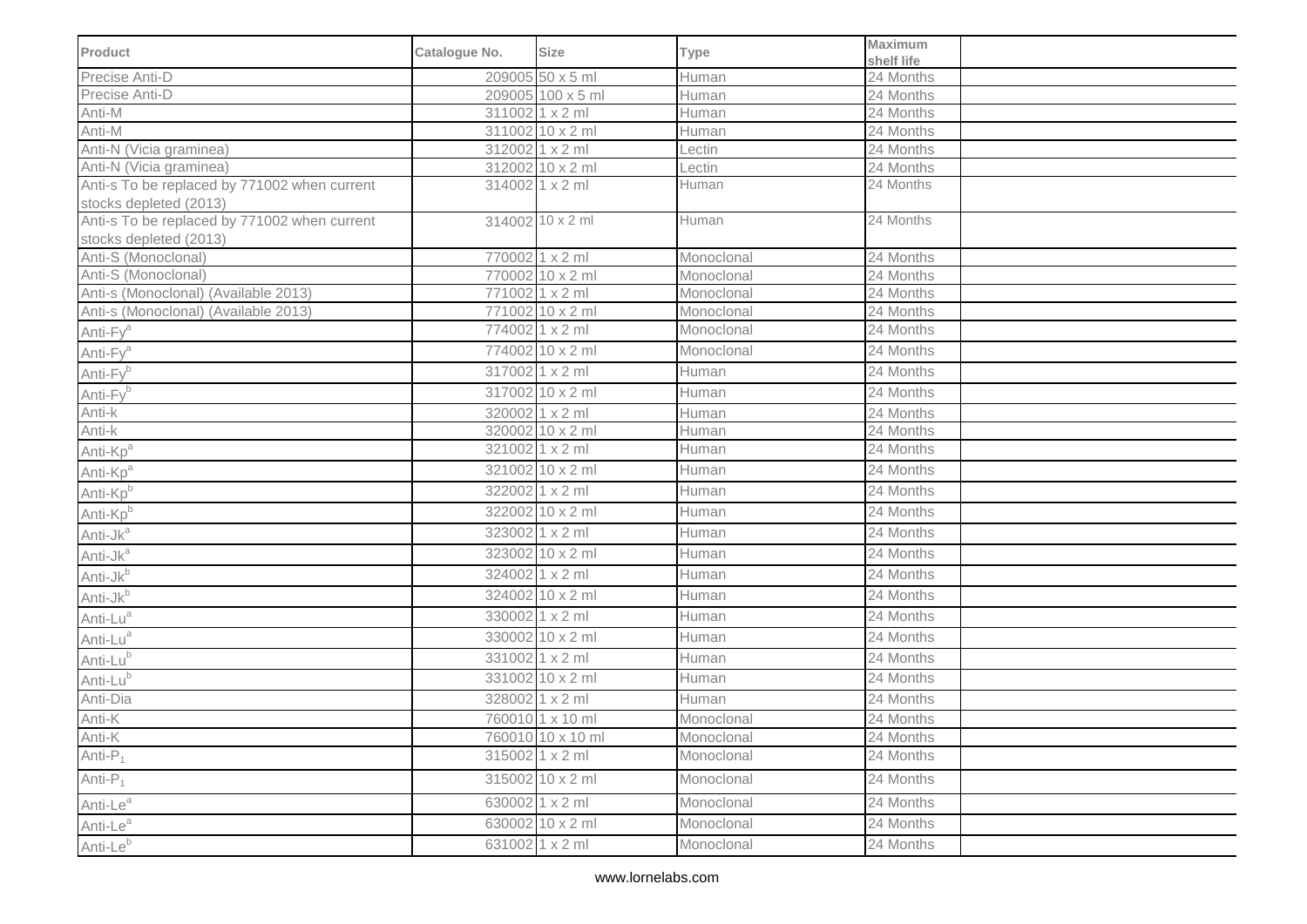| Product                               | Catalogue No. | <b>Size</b>          | <b>Type</b>                            | <b>Maximum</b><br>shelf life |  |
|---------------------------------------|---------------|----------------------|----------------------------------------|------------------------------|--|
| Anti-Le <sup>b</sup>                  |               | 631002 10 x 2 ml     | Monoclonal                             | 24 Months                    |  |
| Anti-IgG AHG (Clear)                  |               | 401010 1 x 10 ml     | AHG (IgG)                              | 24 Months                    |  |
| Anti-IgG AHG (Clear)                  |               | 401010 10 x 10 ml    | AHG (IgG)                              | 24 Months                    |  |
| Anti-IgG AHG (Clear)                  |               | 401010 100 x 10 ml   | AHG (IgG)                              | 24 Months                    |  |
| Anti-IgG AHG (Green)                  |               | 402010 1 x 10 ml     | AHG (IgG)                              | 24 Months                    |  |
| Anti-IgG AHG (Green)                  |               | 402010 10 x 10 ml    | AHG (IgG)                              | 24 Months                    |  |
| Anti-IgG AHG (Green)                  |               | 402010 100 x 10 ml   | AHG (IgG)                              | 24 Months                    |  |
| <b>ELITE Polyspecific AHG (Clear)</b> |               | 415010 1 x 10 ml     | AHG (Polyspecific)                     | 24 Months                    |  |
| <b>ELITE Polyspecific AHG (Clear)</b> |               | 415010 10 x 10 ml    | AHG (Polyspecific)                     | 24 Months                    |  |
| <b>ELITE Polyspecific AHG (Clear)</b> |               | 415010 100 x 10 ml   | AHG (Polyspecific)                     | 24 Months                    |  |
| <b>ELITE Polyspecific AHG (Clear)</b> |               | 415010 500 x 10 ml   | AHG (Polyspecific)                     | 24 Months                    |  |
| <b>ELITE Polyspecific AHG (Clear)</b> |               | 415010 1000 x 10 ml  | AHG (Polyspecific)                     | 24 Months                    |  |
| <b>ELITE Polyspecific AHG (Green)</b> |               | 435010 1 x 10 ml     | AHG (Polyspecific)                     | 24 Months                    |  |
| <b>ELITE Polyspecific AHG (Green)</b> |               | 435010 10 x 10 ml    | AHG (Polyspecific)                     | 24 Months                    |  |
| <b>ELITE Polyspecific AHG (Green)</b> |               | 435010 100 x 10 ml   | AHG (Polyspecific)                     | 24 Months                    |  |
| <b>ELITE Polyspecific AHG (Green)</b> |               | 435010 500 x 10 ml   | AHG (Polyspecific)                     | 24 Months                    |  |
| <b>ELITE Polyspecific AHG (Green)</b> |               | 435010 1000 x 10 ml  | AHG (Polyspecific)                     | 24 Months                    |  |
| Anti-Human C3d (monoclonal)           |               | 427002 1 x 2 ml      | AHG (Monospecific)                     | 24 Months                    |  |
| Anti-Human C3d (monoclonal)           |               | 427002 10 x 2 ml     | AHG (Monospecific)                     | 24 Months                    |  |
| Phosphate Buffered Saline Tablets     |               | 490025 25 Tabs       | <b>Buffer Tablets</b>                  | 24 Months                    |  |
| Phosphate Buffered Saline Tablets     |               | 490025 10 x 25 Tabs  | <b>Buffer Tablets</b>                  | 24 Months                    |  |
| Papenzyme-plus                        |               | 441010 1 x 10 ml     | Serological Enzyme                     | 12 Months                    |  |
| Papenzyme-plus                        |               | 441010 10 x 10 ml    | Serological Enzyme                     | 12 Months                    |  |
| <b>Bromelite</b>                      |               | 443010 1 x 10 ml     | Serological Enzyme                     | 12 Months                    |  |
| <b>Bromelite</b>                      |               | 443010 10 x 10 ml    | Serological Enzyme                     | 12 Months                    |  |
| <b>LISS Concentrate</b>               | 460500 500 ml |                      | Low Ionic Strength Concentra 12 Months |                              |  |
| <b>LISS Concentrate</b>               |               | 460025 2500 ml       | Low Ionic Strength Concentra 12 Months |                              |  |
| LISS Ready for use                    |               | 470020 20 x 250 ml   | Low Ionic Strength Solution            | 12 months                    |  |
| <b>LISS</b> Ready for use             |               | 470025 2500 ml       | Low Ionic Strength Solution            | 12 Months                    |  |
| LISS Ready for use                    |               | 470250 4 x 250 ml    | Low Ionic Strength Solution            | 12 Months                    |  |
| LISS-ADD                              |               | 480010 1 x 10 ml     | Low Ionic Strength Additive            | 24 Months                    |  |
| LISS-ADD                              |               | 480010 10 x 10 ml    | Low Ionic Strength Additive            | 24 Months                    |  |
| LISS-ADD                              |               | 480000 1000 ml       | Low Ionic Strength Additive            | 24 Months                    |  |
| PEG-ADD                               | 485010 10 ml  |                      | <b>Potentiating Solution</b>           | 24 Months                    |  |
| Albumin 22 %                          |               | 451010 1 x 10 ml     | Serological Albumin                    | 24 Months                    |  |
| Albumin 22 %                          |               | 451010 10 x 10 ml    | Serological Albumin                    | 24 Months                    |  |
| Albumin 22 %                          |               | 451010 100 x 10 ml   | Serological Albumin                    | 24 Months                    |  |
| Albumin 30 %                          |               | 452010 1 x 10 ml     | Serological Albumin                    | 24 Months                    |  |
| Albumin 30 %                          |               | 452010 10 x 10 ml    | Serological Albumin                    | 24 Months                    |  |
| Albumin 30 %                          |               | 452010 100 x 10 ml   | Serological Albumin                    | 24 Months                    |  |
| 'ESSEX' Blockfiles                    |               | 882025 25 Boxes      | <b>Histology Accessory</b>             | N/A                          |  |
| 'ESSEX' Blockfiles                    |               | 882025 10 x 25 Boxes | <b>Histology Accessory</b>             | N/A                          |  |
| 'BRIGHTON' Slidestak                  |               | 881025 25 Boxes      | <b>Histology Accessory</b>             | N/A                          |  |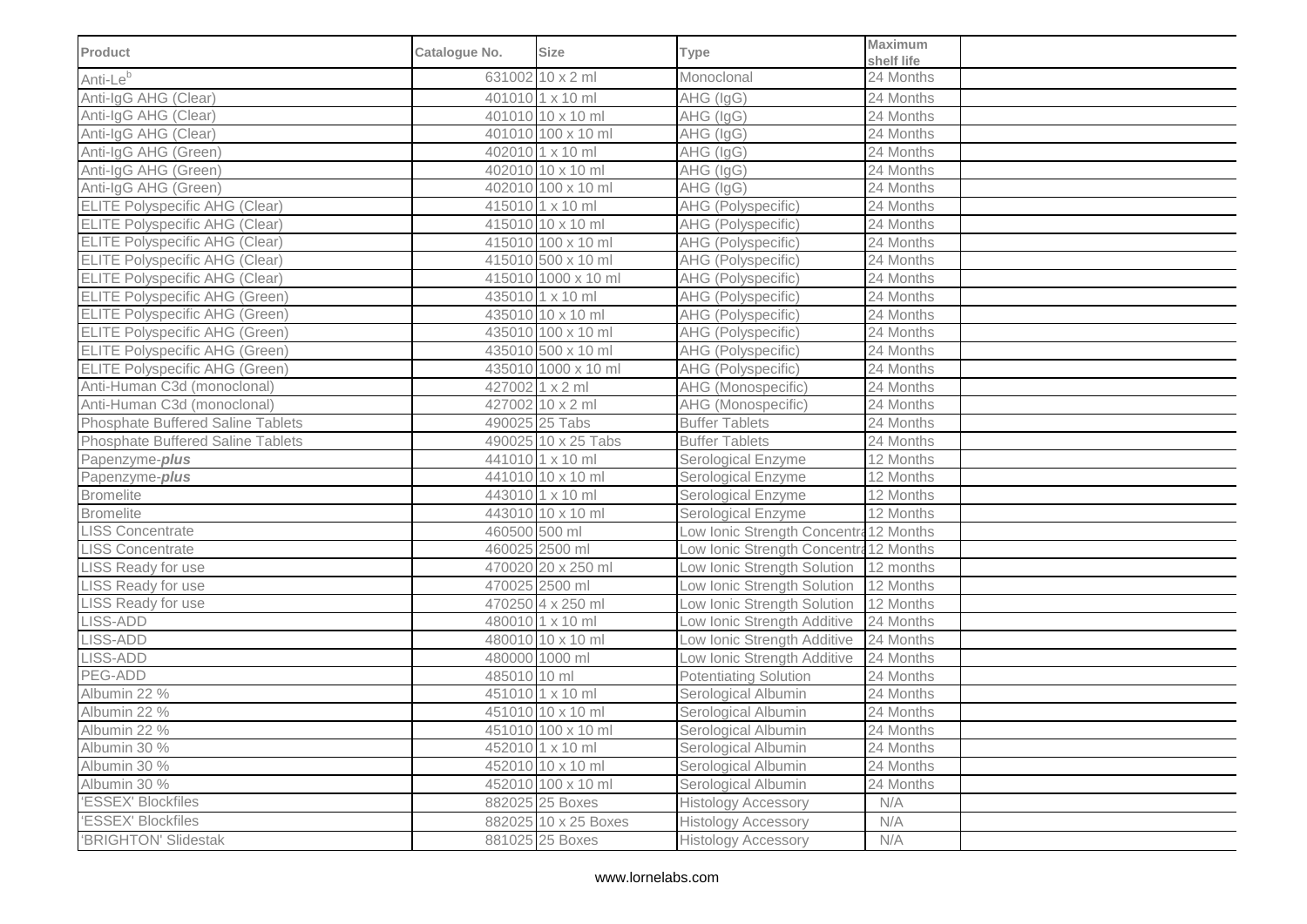| <b>Product</b>                                      | Catalogue No. | <b>Size</b>             | Type                         | Maximum<br>shelf life |  |
|-----------------------------------------------------|---------------|-------------------------|------------------------------|-----------------------|--|
| 'BRIGHTON' Slidestak                                |               | 881025 10 x 25 Boxes    | <b>Histology Accessory</b>   | N/A                   |  |
| Cardtiles                                           |               | 880100 100 Cards        | Laboratory Accessory         | N/A                   |  |
| Cardtiles                                           |               | 880100 1000 Cards       | <b>Laboratory Accessory</b>  | N/A                   |  |
| Mini-Cardtiles                                      |               | 880120 25 Cards         | Laboratory Accessory         | N/A                   |  |
| Mini-Cardtiles                                      |               | 880120 250 Cards        | Laboratory Accessory         | N/A                   |  |
| Latex-Cardtiles                                     |               | 880130 25 Cards         | Laboratory Accessory         | N/A                   |  |
| Latex-Cardtiles                                     |               | 880130 250 Cards        | Laboratory Accessory         | N/A                   |  |
| Red Cell-Elute                                      |               | 930110 10 Test Kit      | <b>Acid Elution Kit</b>      | 12 Months             |  |
| Red Cell-Elute                                      |               | 930110 10 x 10 Test Kit | <b>Acid Elution Kit</b>      | 12 Months             |  |
| Preservacell <b>BULK</b>                            | 980500 500 ml |                         | <b>Red Cell Preservative</b> | 12 Months             |  |
| <b>ABO Preservacell BULK</b>                        |               | 981000 1,000 ml         | <b>Red Cell Preservative</b> | 12 Months             |  |
| Anti-A BULK                                         |               | 600000 1000 ml          | Monoclonal                   | 24 Months             |  |
| Anti-A BULK                                         |               | 600000 5000ml           | Monoclonal                   | 24 Months             |  |
| Anti-A BULK                                         |               | 600000 10000ml          | Monoclonal                   | 24 Months             |  |
| Anti-B BULK                                         |               | 610000 1000 ml          | Monoclonal                   | 24 Months             |  |
| Anti-B BULK                                         |               | 610000 5000ml           | Monoclonal                   | 24 Months             |  |
| Anti-B <b>BULK</b>                                  |               | 610000 10000ml          | Monoclonal                   | 24 Months             |  |
| Anti-A,B BULK                                       |               | 620000 1000 ml          | Monoclonal                   | 24 Months             |  |
| Anti-A,B BULK                                       |               | 620000 5000ml           | Monoclonal                   | 24 Months             |  |
| Anti-A,B BULK                                       |               | 620000 10000ml          | Monoclonal                   | 24 Months             |  |
| Anti-A <sub>1</sub> (Dolichos biflorus) <b>BULK</b> |               | 116000 1000 ml          | Lectin                       | 24 Months             |  |
| Anti-H (Ulex europaeus) BULK                        |               | 115000 1000 ml          | Lectin                       | 24 Months             |  |
| Anti-D (IgM) Clone 1 BULK                           |               | 730000 1000 ml          | Monoclonal                   | 24 Months             |  |
| Anti-D (IgM) Clone 1 BULK                           |               | 730000 5000ml           | Monoclonal                   | 24 Months             |  |
| Anti-D (IgM) Clone 1 BULK                           |               | 730000 10000ml          | Monoclonal                   | 24 Months             |  |
| Anti-D (IgM) Clone 2 BULK                           |               | 710000 1000 ml          | Monoclonal                   | 24 Months             |  |
| Anti-D (IgM) Clone 2 BULK                           |               | 710000 5000ml           | Monoclonal                   | 24 Months             |  |
| Anti-D (IgM) Clone 2 BULK                           |               | 710000 10000ml          | Monoclonal                   | 24 Months             |  |
| Anti-D DuoClone (IgG/IgM Blend) BULK                |               | 740000 1000 ml          | Monoclonal Blend             | 24 Months             |  |
| Anti-D DuoClone (IgG/IgM Blend) BULK                |               | 740000 5000ml           | Monoclonal Blend             | 24 Months             |  |
| Anti-D DuoClone (IgG/IgM Blend) BULK                |               | 740000 10000ml          | Monoclonal Blend             | 24 Months             |  |
| Anti-C BULK                                         |               | 690000 1000 ml          | Monoclonal                   | 24 Months             |  |
| Anti-E BULK                                         |               | 691000 1000 ml          | Monoclonal                   | 24 Months             |  |
| Anti-c <b>BULK</b>                                  |               | 692000 1000 ml          | Monoclonal                   | 24 Months             |  |
| Anti-e <b>BULK</b>                                  |               | 693000 1000 ml          | Monoclonal                   | 24 Months             |  |
| Anti-C+D+E BULK                                     |               | 700000 1000 ml          | Monoclonal                   | 24 Months             |  |
| Anti-M BULK                                         |               | 311000 1000 ml          | Human                        | 24 Months             |  |
| Anti-N (Vicia graminea) <b>BULK</b>                 |               | 312000 1000 ml          | Lectin                       | 24 Months             |  |
| Anti-Fy <sup>a</sup> BULK                           |               | 316000 1000 ml          | Human                        | 24 Months             |  |
| Anti-Fy <sup>b</sup> BULK                           |               | 317000 1000 ml          | Human                        | 24 Months             |  |
| Anti-k (Cellano) BULK                               |               | 320000 1000 ml          | Human                        | 24 Months             |  |